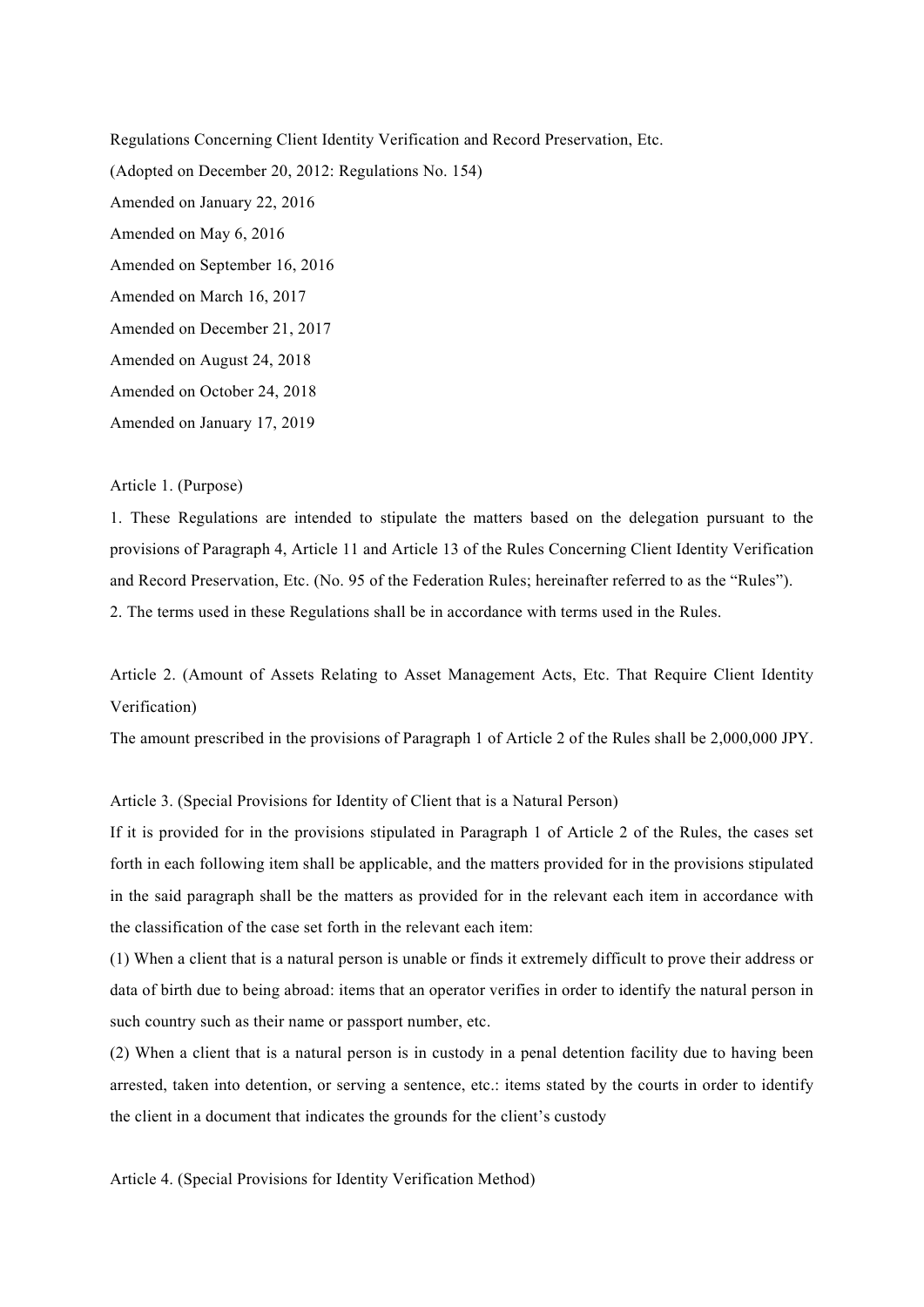If it is provided for in the provisions stipulated in Item 5 of Paragraph 3 of Article 2 of the Rules, the cases set forth in each following item shall be applicable, and the methods provided for in Item 5 of Paragraph 3 of Article 2 of the Rules shall be the methods as provided for in the relevant each item in accordance with the classification of the case set forth in the relevant each item:

(1) When identity verification is not possible using methods stated in Items 1 or 2 of Paragraph 3 of Article 2 of the Rules due to the client's being abroad, or when it is not possible to send Mail Not Requiring Forwarding by Registered Mail, etc., the method that a business operator uses for verifying identity in the said foreign country, or otherwise the method that is equally reliable as the method set forth in Items 1 or 2 of Paragraph 3 of Article 2 of the Rules

(2) When a client is in custody at a penal detention facility due to reasons such as arrest, detention, or serving a sentence, etc., the method of receiving delivery or access to documents such as a copy of detention warrant and written judgment, in which the court indicates the basis for body restraint of the client, that states identity of the client

Article 5. (Persons Equivalent to Those Who Occupy Important Public Positions or Countries Acknowledged as not Having Adequately Established a System Concerning the Prevention of Transfer of Criminal Proceeds)

1. The persons provided for in the provisions stipulated in Item 3 a) of Article 3 of the Rules shall be the persons who had been the head of foreign state or one who had occupied important position in the government of foreign state, and are considered as being highly likely to be involved in transfer of criminal proceeds, taking into consideration the degree of influence that may be given by the said person as well as the relevance between the position assumed by said person in the past and his/her current duties. 2. Countries and regions stipulated in the provisions of Item 4 of Article 3 of the Rules are Iran and North Korea.

#### Article 6. (Method of Identity Verification for Natural Persons)

1. Methods provided for in the provisions of Paragraph 1 of Article 4 of the Rules shall be the method set forth below:

(1) The method that confirms the Natural Person Concerned has possessed a power of attorney or any other document attesting that the Natural Person Concerned has been engaged in Asset Management Acts, etc. or Transactions, etc. for the client

(2) The method that confirms the Natural Person Concerned has been registered as an officer with the authority to represent the client

(3) The method that confirms requesting authority of the Natural Person Concerned by means of making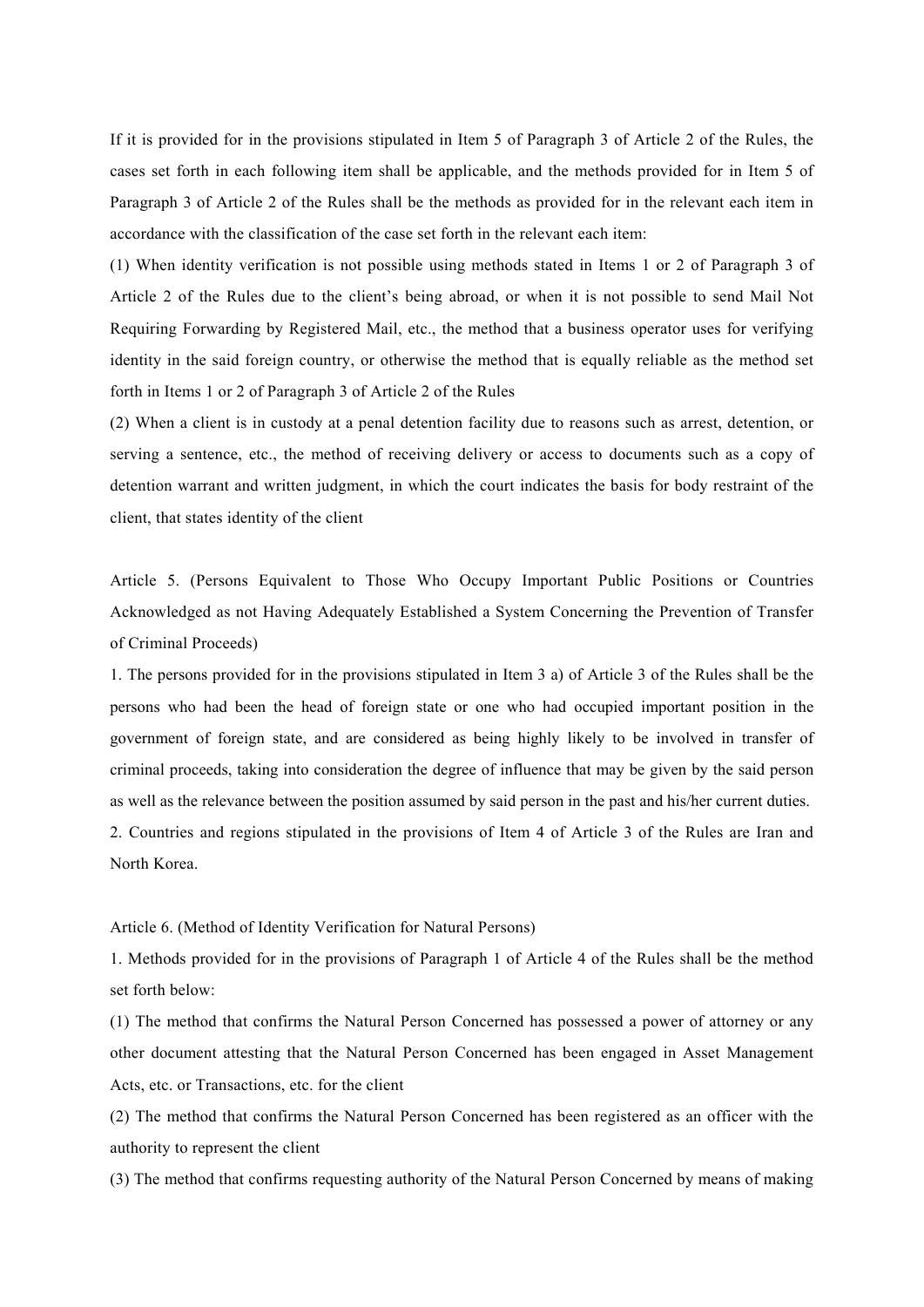a phone call to the head office, the principal place of business or business place of the client

2. The Method stipulated in the provisions of Paragraph 2 and Paragraph 4 of Article 4 of the Rules is a method that verifies the identity of the Natural Person Concerned according to the methods stated in each item of Paragraph 3 of Article 2 of the Rules; provided, however, that the Engagement Agreement, etc. to be sent to the Natural Person Concerned may be sent to the head office, sales office, or other location acknowledged as being a place at which the client concerned conducts work in substitute for being sent to the home of the Natural Person Concerned.

#### Article 7. (Entity that Actually Exists)

Entities stipulated in the provisions of Item 3 of Paragraph 3 of Article 4 of the Rules shall be as follows.

(1) Incorporate administrative agencies

(2) Juridical persons in which a national or local government has contributed more than 50% of capital, funds, or other money pursuant thereto

(3) Foreign governments, foreign governmental institutions, foreign local governments, foreign central banks or international institutions of which Japan is a member

(4) Entities that are listed or registered on markets that trade securities (excluding markets in countries and regions provided for in Paragraph 2 of Article 5)

#### Article 8. (Contents of Verification Records)

Details stipulated in the provisions of Paragraph 1 of Article 5 of the Rules shall be as follows.

(1) Name of the person that conducted the identity verification and other matters that are sufficient to identify such verifier

(2) Measures adopted in order to confirm identity and the date and time at which identity verification documents are presented

### Article 9. (Contents of Transaction Records)

Details stipulated in the provisions of Paragraph 2 of Article 5 of the Rules shall be as follows.

(1) Matters in order to search client identity verification records

(2) Date(s) of the Asset Management Acts, etc. or Transactions, etc.

(3) Type(s) of the Asset Management Acts, etc. or Transactions, etc.

(4) Value of property relating to the Asset Management Acts, etc. or Transactions, etc.

(5) Name(s) of the transferring entity or the receiving entity (meaning the original transferring entity or the final receiving entity relating to such transfer of property to the extent known when the work undertaken by Attorneys, etc. is to execute a part of the transaction, act, or procedures relating to such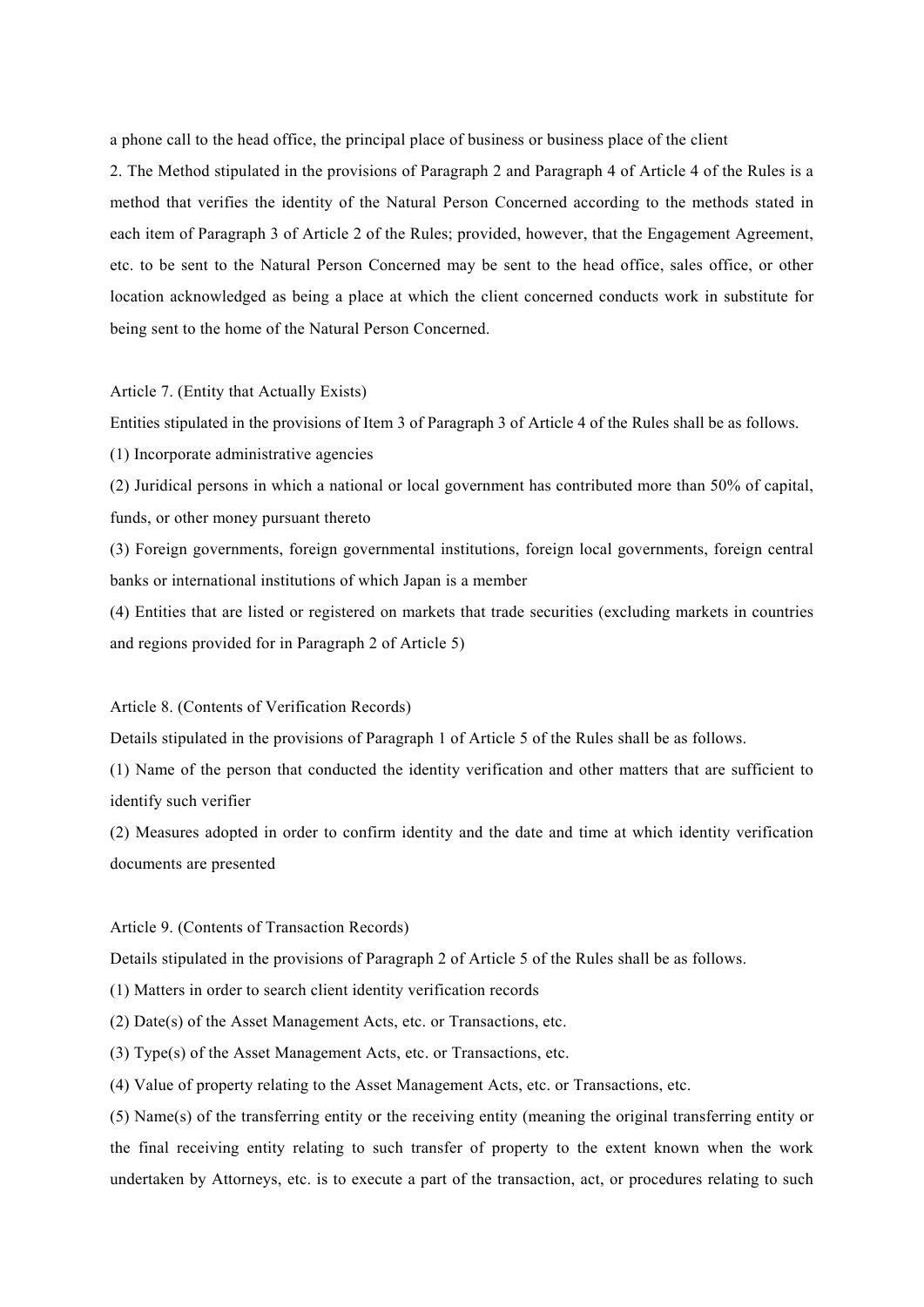transfer of property, and the same shall apply hereinafter) relating to the transfer of property in the Asset Management Acts, etc. or Transactions, etc. involving the transfer of property, and other matters that are sufficient to identify the transferring entity or the receiving entity relating to such transfer of property.

Article 10. (Measures to Accurately Implementing Steps for Identity Verification)

Measures provided for in the provisions stipulated in Item 5 of Article 9 of the Rules shall be measures set forth below:

(1) Investigating preparation or implementation of Asset Management Acts, etc. or Transactions, etc. that the client himself/herself carries out and analyzing the same, and reviewing the results of such investigation and analysis as necessary and making alteration thereto.

(2) Gathering, sorting out and analyzing necessary information when taking measures for identity verification, etc., taking into consideration the content of the survey report on the degree of risk of criminal proceeds transfer.

(3) Closely examining the confirmation records and transaction records on a continuous basis taking into consideration the result of the investigation and analysis of Item 1.

(4) When gathering, sorting-out and analysis of information is conducted pursuant to the provisions of Item 2 with respect to preparation or implementation of Asset Management Acts, etc. or Transactions, etc. that fall under each item of Article 3 of the Rules, preparing a document stating the results thereof and keeping them together with the confirmation records and transaction records.

(5) Conducting audit necessary for adequate implementation of measures for identity verification.

Article 11. (Form, Etc. of Annual Report)

1. The form provided for by the regulations stipulated in Paragraph 4, Article 11 of the Rules shall be the appended form or the form approved by the Federation, which has no alteration to the matters to be reported as set forth in the appended form.

2. The attachment provided for by the regulation stipulated in Paragraph 4, Article 11 of the Rules shall be materials to make prima facie showing the reason with respect to Attorneys, etc. who have not performed duties as Attorneys, etc. during the previous fiscal year due to reasons listed below (as to legal profession corporations and registered foreign legal profession corporations, meaning the reasons pertaining to their members):

- (1) Childbirth
- (2) Childcare
- (3) Disease
- (4) Injury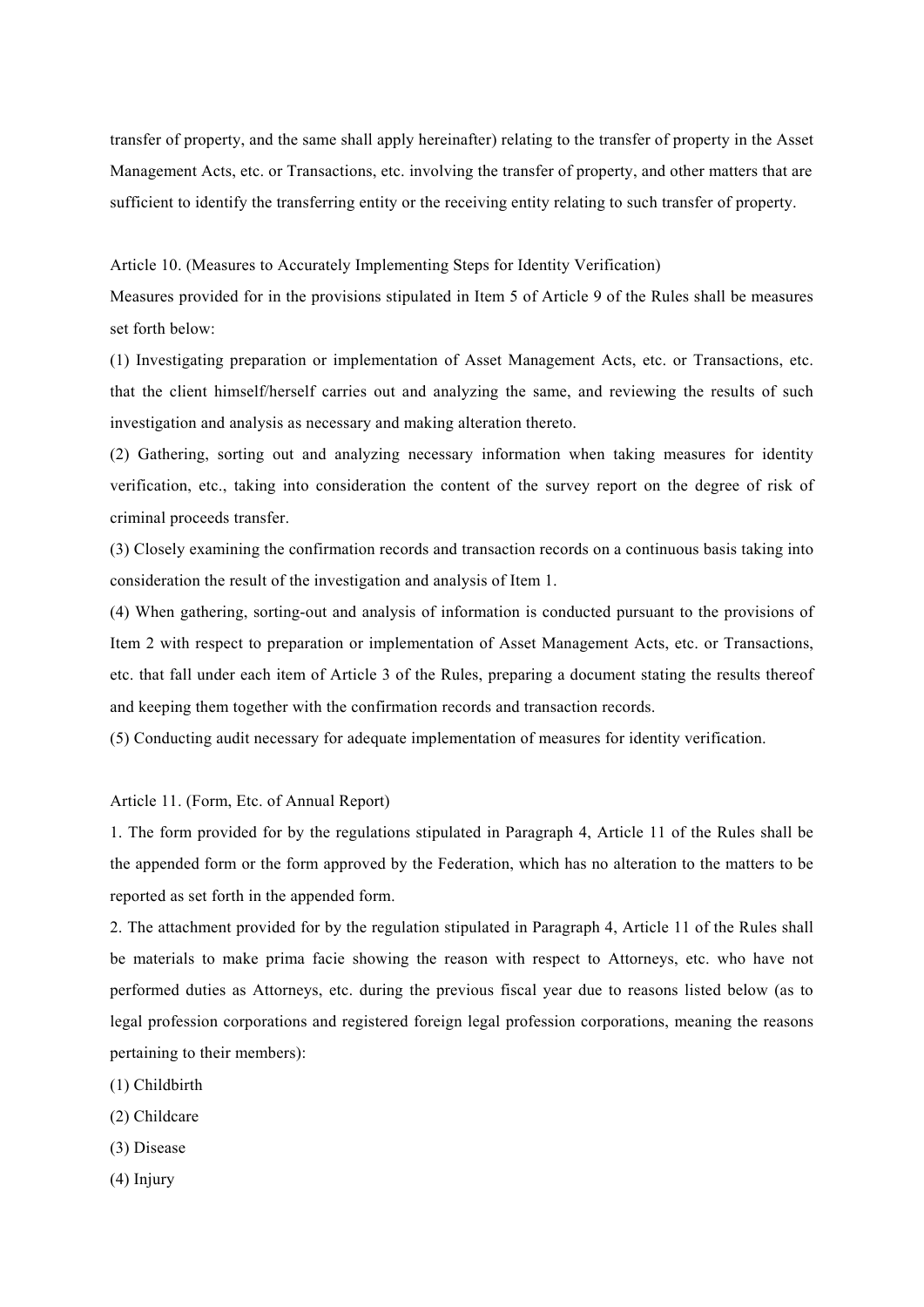Article 12 (Method for Submitting Annual Report)

The submission method provided for by the regulation stipulated in Paragraph 4, Article 11 of the Rules shall be methods listed below:

- (1) Method of brining it
- (2) Method of mailing it
- (3) Method of transmitting it by facsimile
- (4) Method of inputting it to website
- (5) Method of transmitting it by attaching to e-mail

## Supplementary Provisions

- 1. These Regulations shall come into force as from March 1, 2013.
- 2. In light of the damages caused by the heavy rainfall in July 2018, notwithstanding the provisions of Article 4, as a temporary measure until identity verification using methods stated in Items 1 or 2 of Paragraph 3 of Article 2 of the Rules becomes possible, for the time being, a case when identity verification using methods stated in Items 1 or 2 of Paragraph 3 of Article 2 of the Rules is difficult due to the client's being a person who resides in, or has the head office or principal place of business in an area of municipality where the Disaster Relief Act (Act No.118 of 1947) was applied for the heavy rainfall in July 2018 shall be deemed to be a case stipulated in the Regulations provided in Items 5 of Paragraph 3 of Article 2 of the Rules, and the method of receiving a report from a natural person if the client is a natural person, or from a representative, agent, or employee of the juridical person who made the request and performs other matters if the client is a juridical person (hereinafter referred to as "Method of Identity Verification by Reporting") shall be deemed to be the method stipulated in the Regulations provided in Item 5 of Paragraph 3 of Article 2 of the Rules. In such a case, Attorneys, etc. shall conduct Identity Verification for such client using the method stipulated in Item 1 and Item 2 of Paragraph 3 of Article 2 of the Rules without delay when it becomes possible to conduct Identity Verification using the method stipulated in Item 1 and Item 2 of Paragraph 3 of Article 2 of the Rules.
- 3. In light of the damages caused by the 2018 Hokkaido Eastern Iburi Earthquake, notwithstanding the provisions of Article 4, as a temporary measure until identity verification using methods stated in Items 1 or 2 of Paragraph 3 of Article 2 of the Rules becomes possible, for the time being, a case when identity verification using methods stated in Items 1 or 2 of Paragraph 3 of Article 2 of the Rules is difficult due to the client's being a person who resides in, or has the head office or principal place of business in an area of municipality where the Disaster Relief Act (Act No.118 of 1947) was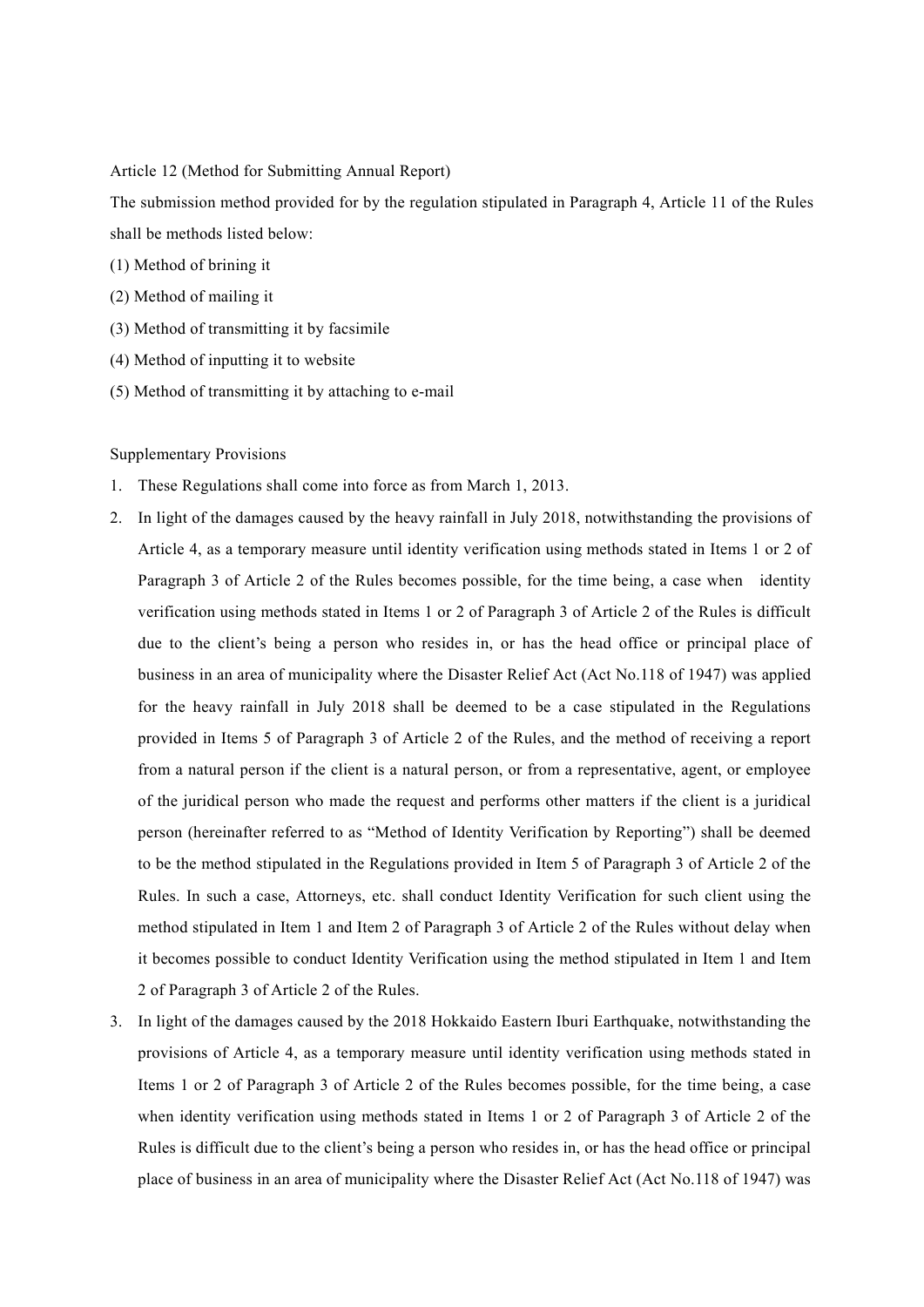applied for the 2018 Hokkaido Eastern Iburi Earthquake shall be deemed to be a case stipulated in the Regulations provided in Items 5 of Paragraph 3 of Article 2 of the Rules, and the Method of Identity Verification by Reporting shall be deemed to be the method stipulated in the Regulations provided in Item 5 of Paragraph 3 of Article 2 of the Rules. In such a case, Attorneys, etc. shall conduct Identity Verification for such client using the method stipulated in Item 1 and Item 2 of Paragraph 3 of Article 2 of the Rules without delay when it becomes possible to conduct Identity Verification using the method stipulated in Item 1 and Item 2 of Paragraph 3 of Article 2 of the Rules.

4. Attorneys, etc. shall, when conducting Identity Verification by reporting and reviewing the purpose of request stipulated in Paragraph 1 of Article 6 of the Rules, or the purpose of custody stipulated in Paragraph 1 of Article 8 of the Rules, considering that identity verification cannot be conducted using identity verification documents of a natural person or identity verification documents of a juridical person, perform more careful review on whether the purpose of such request or custody relates to transfer of criminal proceeds, such as by sufficiently scrutinizing the reason for such request or custody and other circumstances.

## Supplementary Provisions (Amended on January 22, 2016)

The amended provisions of Article 3 through Article 5, Paragraph 1 of Article 6, and Article 10 (newly established) shall become effective on the date of enforcement of the Act to Partially Amend the Act on the Prevention of Transfer of Criminal Proceeds (Act No. 117 of 2014). (To be enforced as of October 1, 2016 under Cabinet Order of 337 of 2015)

Supplementary Provisions (Amended on May 6, 2016)

(Date of Enforcement)

1. The amended provisions of the supplementary provisions shall become effective on May 6, 2016 and become applicable from April 22, 2016.

(Interim Measures)

2. Concerning application of Paragraph 2 of the Supplementary Provisions for the Regulations Concerning Client Identity Verification and Record Preservation, Etc. after amendment by these amended provisions until the previous day of the date of enforcement of partial amendment (resolved at the Board of Directors on January 22, 2016) of the Regulations Concerning Client Identity Verification and Record Preservation, Etc. (Regulations No. 154), "Items 1 and 2 of Paragraph 3 of Article 2 of the Rules" shall be replaced with "Items 1 through 3 of Paragraph 3 of Article 2 of the Rules" and "Item 5 of Paragraph 3 of Article 2 of the Rules" shall be replaced with "Item 4 of Paragraph 3 of Article 2 of the Rules".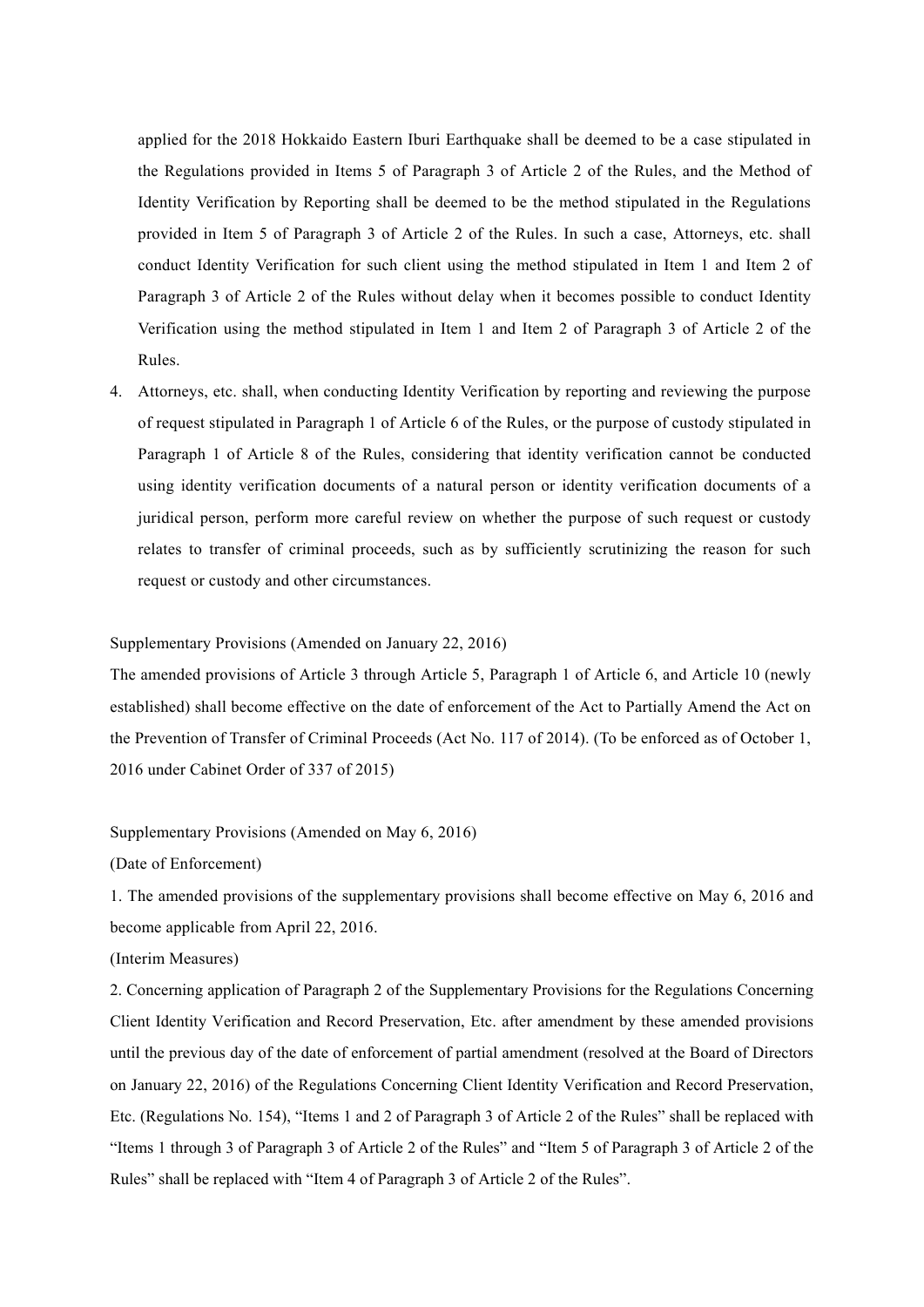Supplementary Provisions (Amended on September 16, 2016)

The amended provisions of Item 4 of Article 7 shall become effective on October 1, 2016.

Supplementary Provision (Amended on March 16, 2017) Amended provisions of the Supplementary Provision shall become effective on April 1, 2017.

Supplementary Provision (Amended on December 21, 2017) Amended provisions of Paragraph 1, Article 1, Article 11 (newly established), Article 12 (newly established) and appended form (newly established) shall become effective on January 1, 2018.

Supplementary Provisions (Amended on August 24, 2018)

The amended provisions of the supplementary provisions shall become effective on August 24, 2018 and become applicable from July 13, 2018.

Supplementary Provisions (Amended on October 24, 2018)

The amended provisions of the supplementary provisions shall become effective on October 24, 2018 and become applicable from September 14, 2018.

Supplementary Provisions (Amended on January 17, 2019) The amended provisions of the Appended Form shall be effective as of January 17, 2019.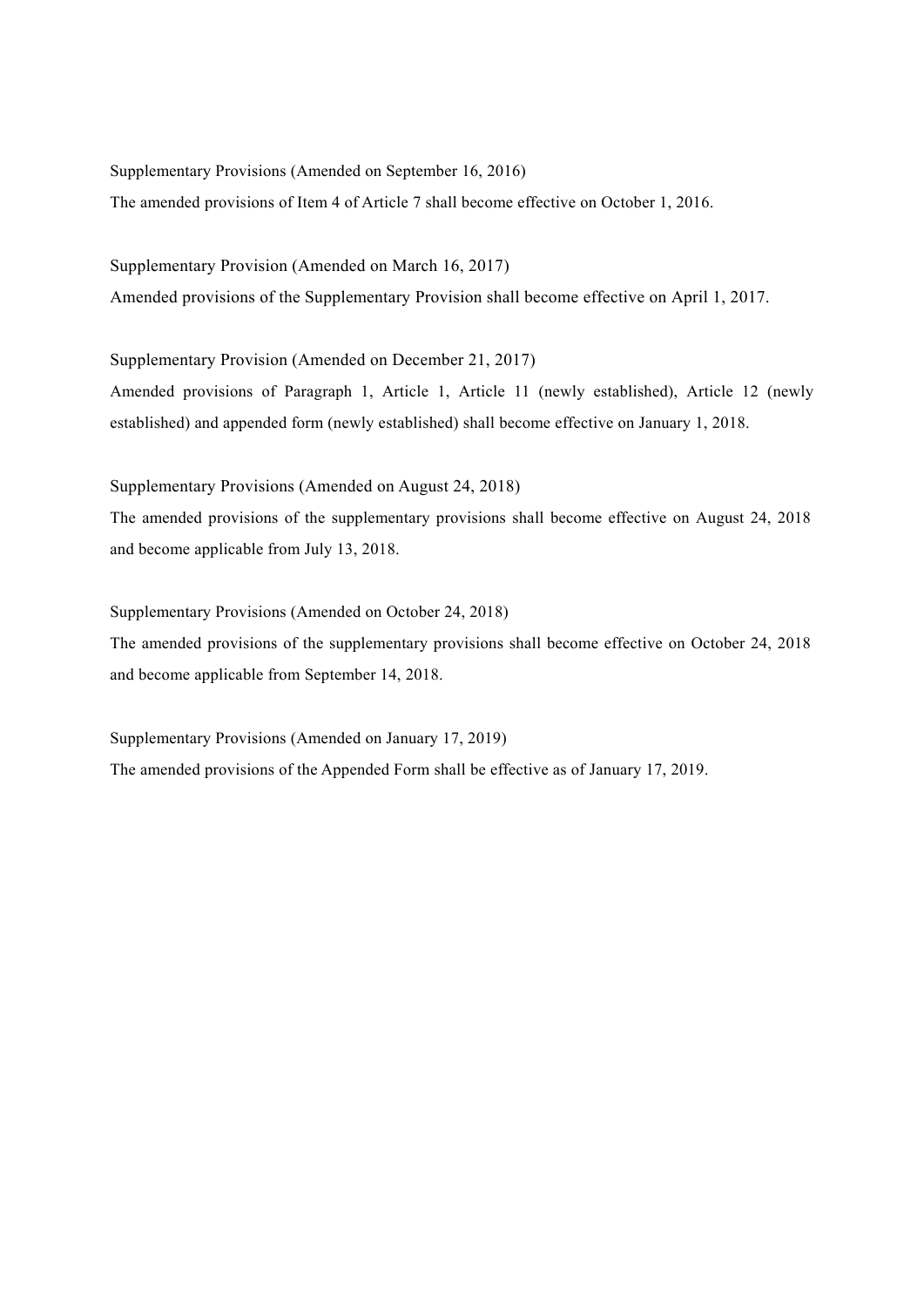Appended Form (reference to Article 11)

# Annual Report

To: President of Bar Association

Pursuant to the provision of Article 11 of the Rules Concerning Client Identity Verification and Record Preservation, Etc. (hereinafter referred to as the "Rules"), I (the corporation) hereby report as follows concerning the matters listed in each item of Paragraph 1 of the said article during the reporting period stated below.

Reporting period: From April 1, YYYY until March 31, YYYY

1. Working state as Attorneys, etc. Working state as Attorneys, etc. (Item 1, Paragraph 1, Article 11 of the Rules) during the reporting period is as follows.

(Please mark  $\Box$  in one of the applicable item)

- $\Box$  (i) Have conducted practice of Attorneys, etc. through the entire or part of the period;
- $\Box$  (ii) Have conducted only business of an organization to which I (we) belong as an in-house Attorneys, etc. through the entire period;  $\rightarrow$  to 3
- $\Box$  (iii) Have been absent from practice of Attorneys, etc. through the entire period due to the following reasons (as to legal profession corporations and registered foreign legal profession corporations, meaning the reasons pertaining to their members)  $\rightarrow$  to 6

 $\Box$  a. Advanced age  $\Box$  b. Childbirth (\*)  $\Box$  c. Childcare (\*)

 $\Box$  d. Disease (\*)  $\Box$  e. Injury (\*)  $\Box$  f. Study abroad

 $\Box$  g. Other reasons (Please mention concretely in the following)

\* In the case of falling under "b. Childbirth", "c. Childcare", "d. Disease" of "e. Injury", attach materials making prima facie showing the reasons.

- 2. Implementation status of Measures for Identity Verification, etc. Implementation status (Item 2, Paragraph 1, Article 11 of the Rules) of Measures for Identity Verification, etc. (Articles 2 through 5 of the Rules) is as follows.
	- (1) Implementation status of identity verification pursuant to the provisions of Articles 2 through 4 of the Rules is as follows.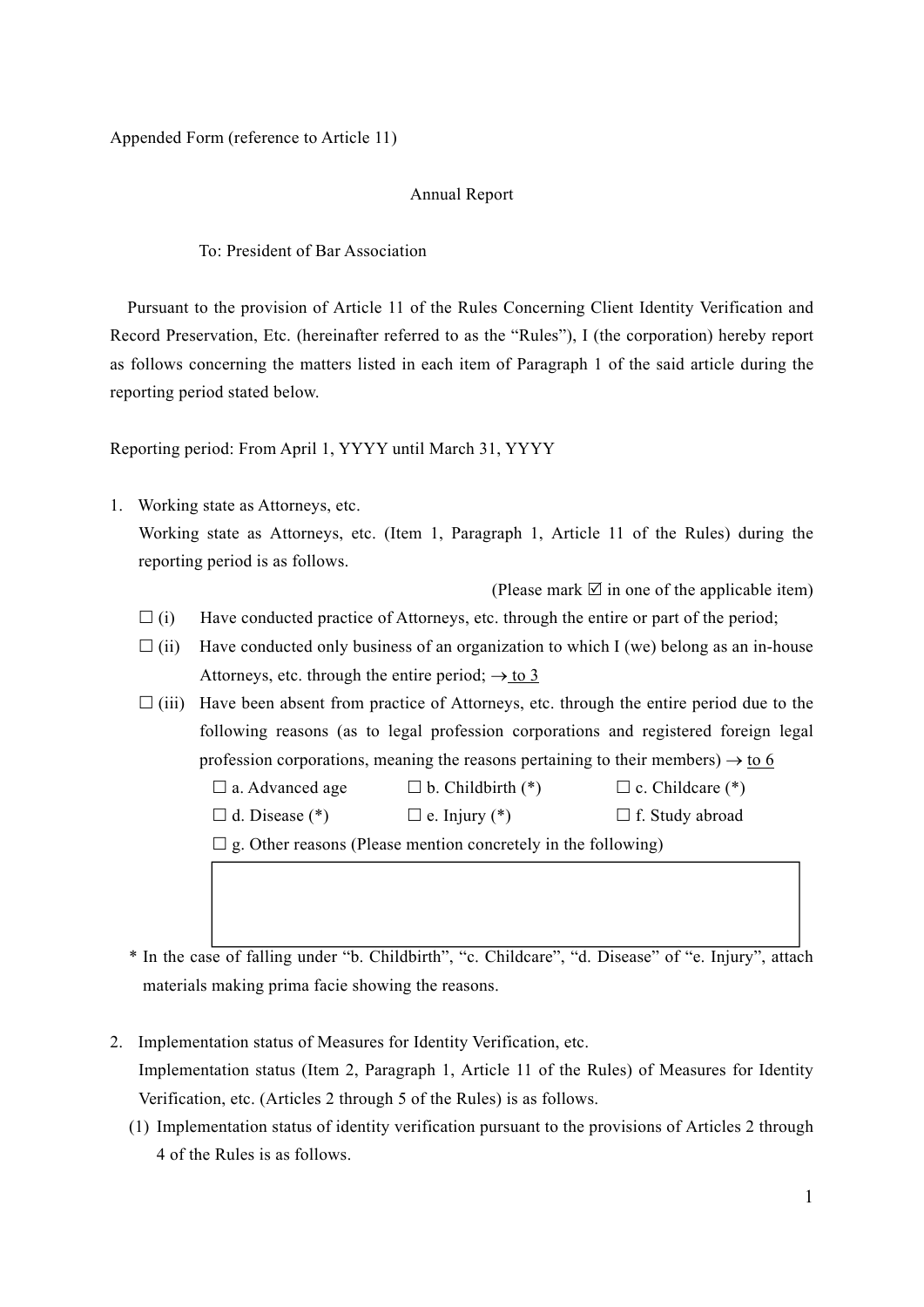Note 1. Identity verification is required not at the time of acceptance, but when conducting preparation or execution of Asset Management Acts, etc. and certain Transactions, etc. Therefore, if preparation or execution of Asset Management Acts, etc. or certain Transactions, etc. is included during the reporting period, they must be reported even if the date of acceptance is before the reporting period. Please select answer from (i) to (iv) below (no multiple answers).

Note 2. Notwithstanding if verification is performed only when identity verification is deemed to be required, or performed for all cases regardless of whether identity verification is required, if there were no legal matters during the reporting period, mark  $\boxtimes$  in option (i).

Note 3. If no review on requirement of identity verification was performed during the reporting period and identity verification was not performed, mark  $\boxtimes$  in option (iv).

(Please mark  $\mathbb Z$  in one of the applicable items)

- $(i)$  No legal matters, etc. requiring identity verification were entrusted
- $\Box$  (ii) I (we) verify only when determined identity verification is necessary
- $\Box$  (iii) I (we) verify all the cases regardless of the necessity of identity verification
- $\Box$  (iv) Have not implemented identity verification  $\rightarrow$  to 3

[Reference: Specific example where identity verification is needed]

- Where taking custody of assets of 2 million yen or more
	- When demanding the refunding of overpayment without going through judicial proceedings, and receiving payment from a financial corporation to the deposit account
	- When claiming for damage resulting from a traffic accident without going through judicial proceedings, and receiving payment from an insurance company, etc. to the deposit account
	- When conducting an agreement on division of inherited property without going through judicial proceedings, and taking custody of compensation to be paid by the client or the other party
- Where preparing for or executing specific transactions, etc. (including the case where deposit of money is not received)
	- When selling real property at division of inherited property
	- When being involved with the company's M&A
	- When taking incorporation formality on behalf of the company
- (2) I (we) judge the necessity of identity verification and record preservation pursuant to the provisions of Article 2 through 5 of the Rules using the following means.

(Please mark  $\overline{\emptyset}$  in all applicable items)

- $\Box$  (i) I (we) prepare paper medium such as a checklist for identity verification
- $\Box$  (ii) I (we) introduce a computer system for identity verification
- $\Box$  (iii) Other means (Please mention concretely in the following)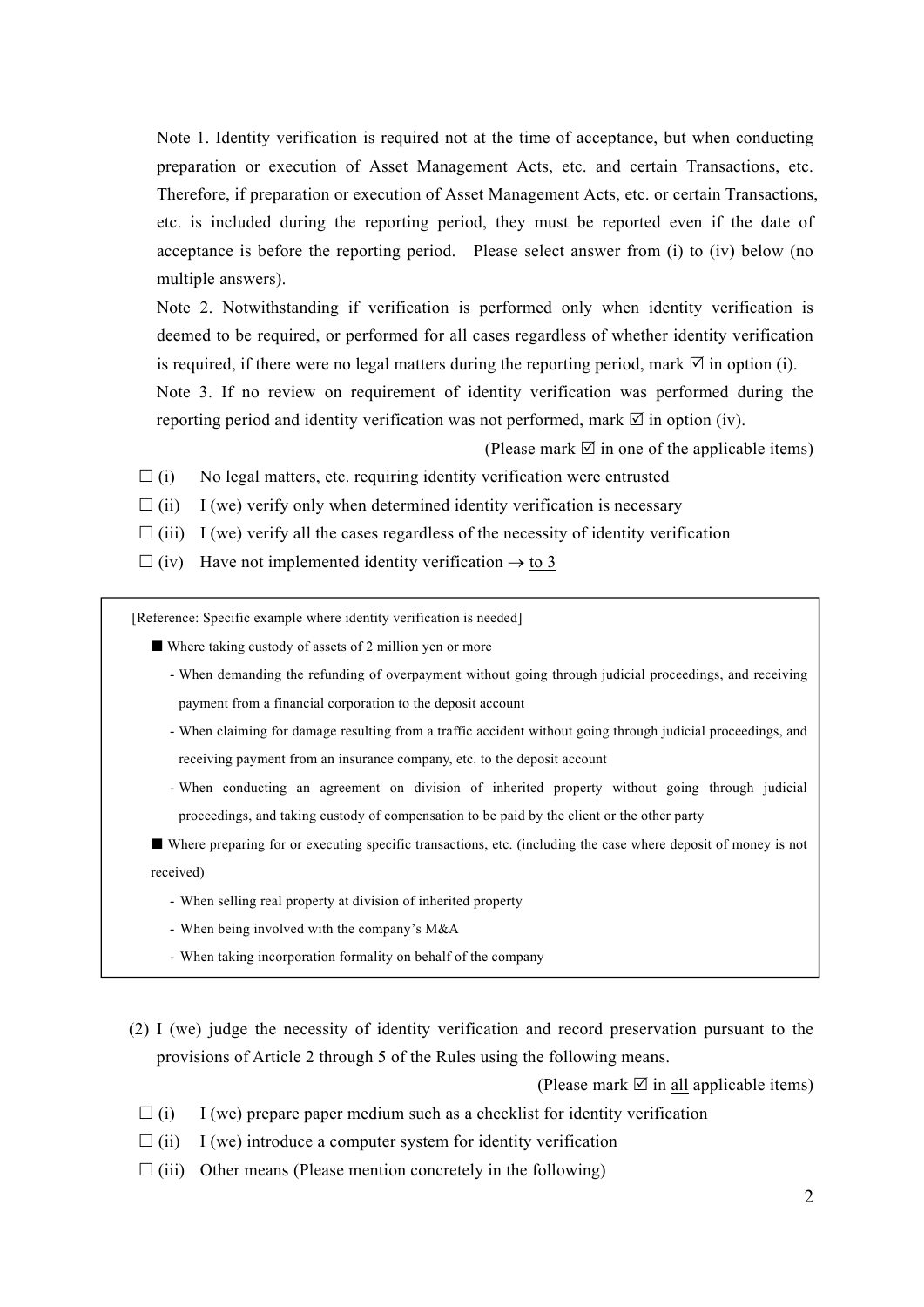(Note: Using the means set forth in options (i) or (ii) is not obligatory. When (i) or (ii) is not applicable, select (iii) and mention briefly the judgment method.)

(3) Implementation status of preservation of identity verification records and transaction records pursuant to the provision of Article 5 of the Rules where identity verification pursuant to the provisions of Article 2 through 4 of the Rules has been conducted during the reporting period and prior to the reporting period is as follows.

Note1. Even where identity verification, preparation or execution of Asset Management Acts, etc. or certain Transactions, etc. is not included in the reporting period, if identity verification, preparation or execution of Asset Management Acts, etc. or certain Transactions, etc. is conducted before the reporting period, select options (i) to (iii) on the status of preservation of identity verification records and transaction records for them.

Note 2. If option (i) was selected for "2. (1)" and there were no legal matters requiring identity verification before the reporting period, preservation of records pursuant to Article 5 of the Rules would not have been conducted, so mark  $\boxtimes$  in option (iii).

Note 3. If both identity verification record and transaction record is preserved pursuant to Article 5 of the Rules, mark  $\Box$  in options (i) and (ii).

(Please mark  $\boxtimes$  in all applicable items)

- $\Box$  (i) I (we) preserve records of identity verification (Paragraph 1, Article 5 of the Rules)
- $\Box$  (ii) I (we) preserve transaction records of Asset Management Acts, etc. and Transactions, etc. (Paragraph 2, Article 5 of the Rules)
- $\Box$  (iii) I (we) do not preserve records  $\rightarrow$  to 3
- (4) I (we) use the following means to preserve identity verification records and transaction records pursuant to the provision of Article 5 of the Rules.

(Please mark  $\Box$  in <u>all</u> applicable items)

- $\Box$  (i) I (we) use model format for client identity verification and record preservation prepared by the Japan Federation of Bar Associations
- $\Box$  (ii) I (we) introduce a computer system for client identity verification and record preservation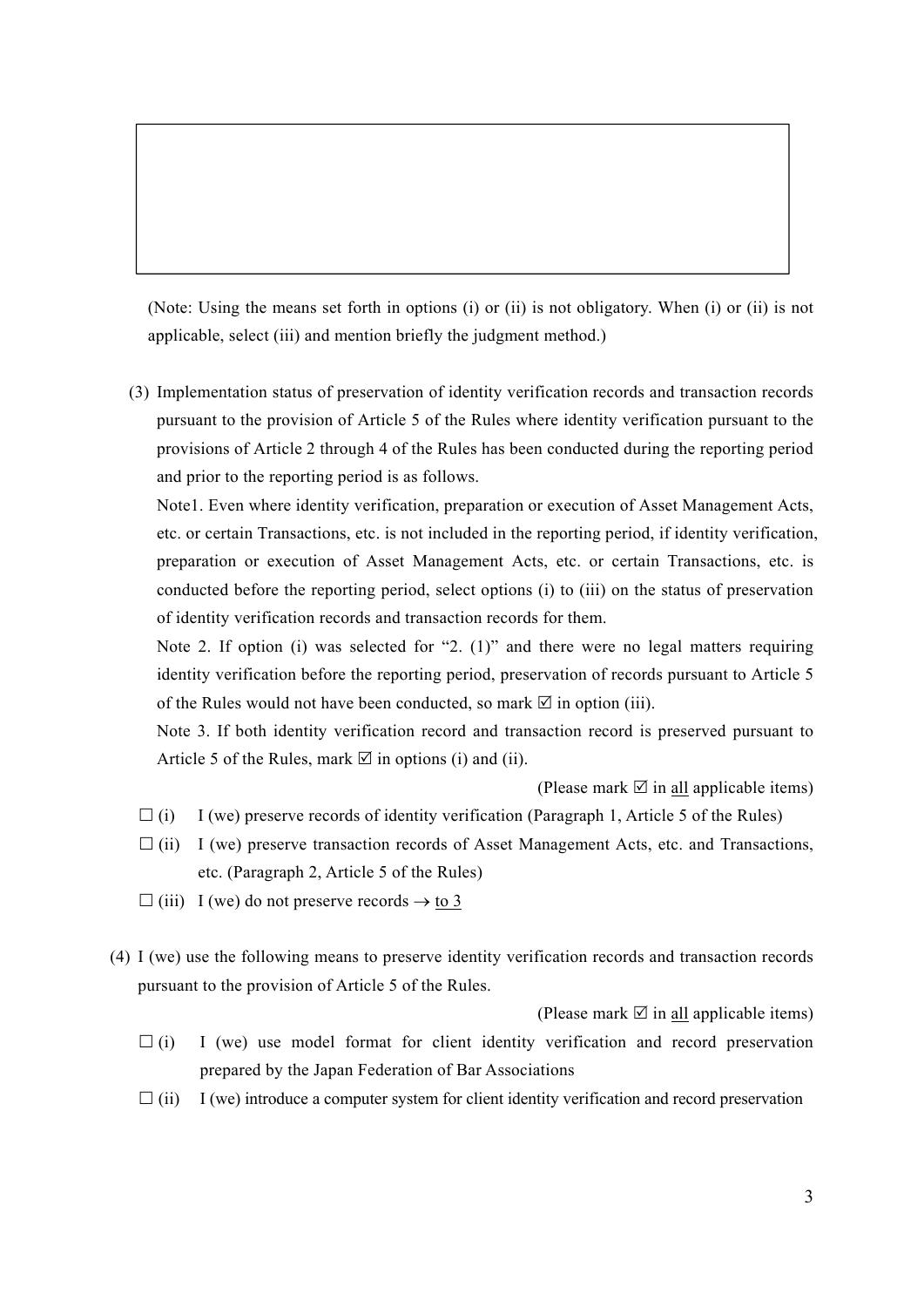(Note: Using the means set forth in options (i) or (ii) is not obligatory. When (i) or (ii) is not applicable, select (iii) and mention briefly the preservation method.)

- 3. Implementation status of proper response when and after accepting requests
- I. Proper response when accepting requests Implementation status (Item 3, Paragraph 1, Article 11 of the Rules) of proper response when accepting requests (Article 6 of the Rules) is as follows.
	- (1) When accepting requests for legal matters, as to whether purpose of the said requests relates to a transfer of criminal proceeds or not:
		- $\Box$  (i) I (we) review it
		- $\Box$  (ii) There was a request for legal matter, but I (we) did not review it.  $\rightarrow$  to II
		- $\Box$  (iii) There were no requests for legal matter, so I (we) did not review it.  $\rightarrow$  to II

(Please mark  $\boxtimes$  in one of the applicable item)

- (2) As a result of the review, there are requests which were determined to have related to a transfer of criminal proceeds:
	- $\Box$  (i) Yes
	- $\Box$  (ii) No  $\rightarrow$  to II

(Please mark  $\boxtimes$  in one of the applicable item)

(3) As to the requests which were determined to have related to a transfer of criminal proceeds, I (we) responded as follows.

(Please mark  $\mathbb Z$  in one of the applicable item)

- $\Box$  (i) I (we) refused to accept the requests
- $\Box$  (ii) I (we) did not refuse to accept the requests
- $\Box$  (iii) There are requests which I (we) refused and did not refuse to accept
- II. Proper response after accepting requests

Implementation status (Item 3, Paragraph 1, Article 11 of the Rules) of proper response after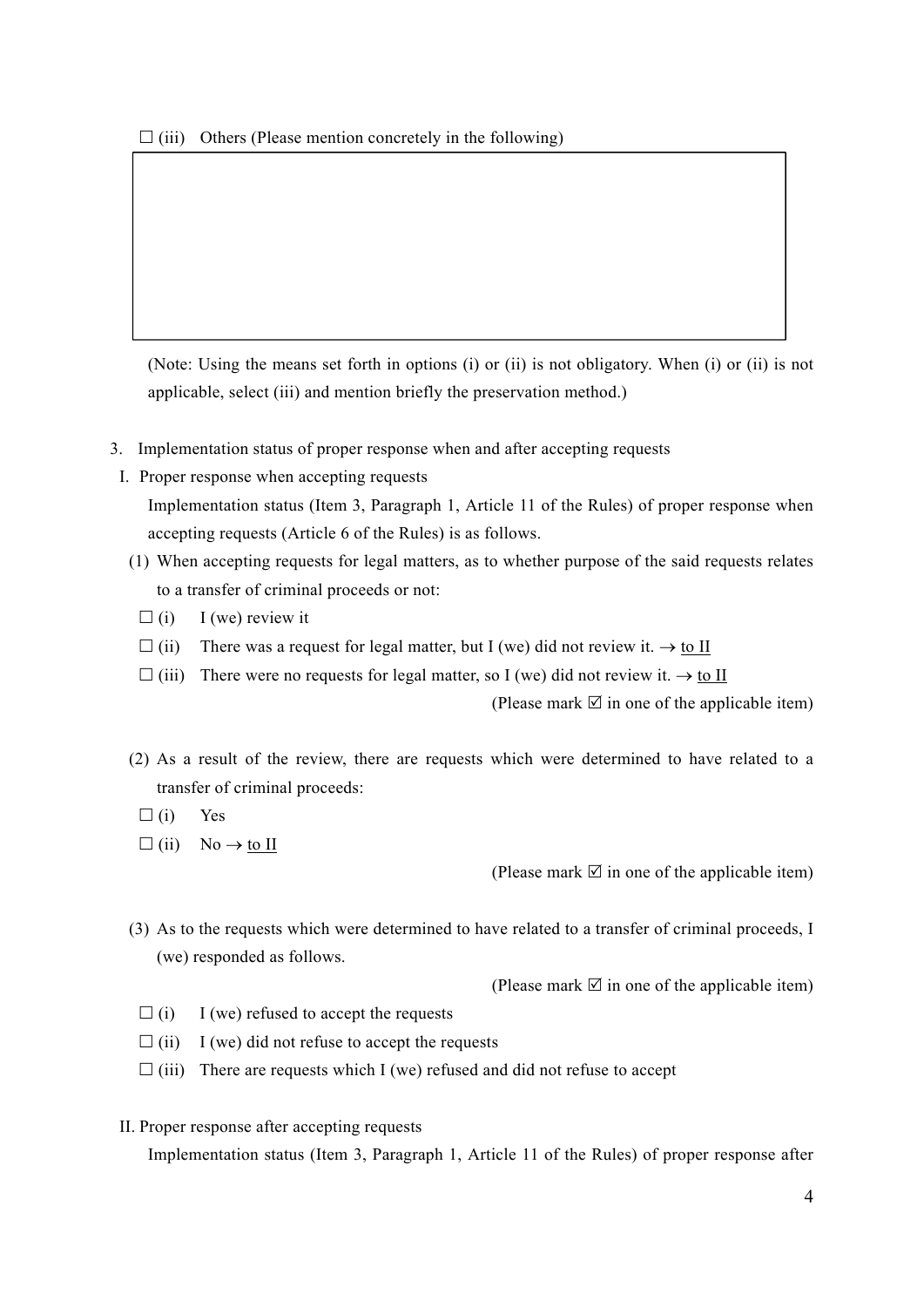accepting requests (Article 7 of the Rules) is as follows.

- (1) After accepting requests for legal matters from clients, there are cases to which I (we) become to know that the purpose of said requests relates to a transfer of criminal proceeds:
	- $\Box$  (i) Yes
- $\Box$  (ii) No  $\rightarrow$  to 4

(Please mark  $\mathbb Z$  in one of the applicable item)

(2) After having known that the purpose of requests relates to a transfer of criminal proceeds, I (we) responded as follows.

(Please mark  $\Box$  all applicable items)

- $\Box$  (i) I (we) explained it as being illegal and persuaded to avoid realizing the purpose, accordingly the client accepted persuasion  $\rightarrow$  to 4
- $\Box$  (ii) I (we) explained it as being illegal and persuaded to avoid realizing the purpose, however the client did not accept persuasion $\rightarrow$  to (3)
- $\Box$  (iii) I (we) explained it as being illegal, however did not persuade to avoid realizing the purpose  $\rightarrow$  to 4
- $\Box$  (iv) I (we) neither explained it as being illegal nor persuaded to avoid realizing the purpose  $\rightarrow$  to 4

(Note. If (ii) was marked with  $\mathbb{Z}$ , please answer question (3) below.)

(3) As to the clients who refused to accept persuasion, to whom I (we) have persuaded to avoid realizing the purpose, becoming to know that the purpose of requests relates to a transfer of criminal proceeds after accepting the requests, we responded as follows.

(Please mark  $\Box$  in one of the applicable item)

- $\Box$ (i) Resigned
- $\Box$  (ii) Did not resign
- $\Box$  (iii) There are requests to which I (we) resigned and did not resign
- $\Box$  (iv) Others (Please mention concretely in the following)
- 4. Implementation status of proper response when taking custody of money, etc. for non-legal matters Implementation status (Item 4, Paragraph 1, Article 11 of the Rules) of proper response (Article 8 of the Rules) when taking custody of money, etc. for non-legal matters during the course of practice done by as Attorneys, etc. is as follows.
	- (1) There are cases where I (we) was requested to take custody of assets including money, etc.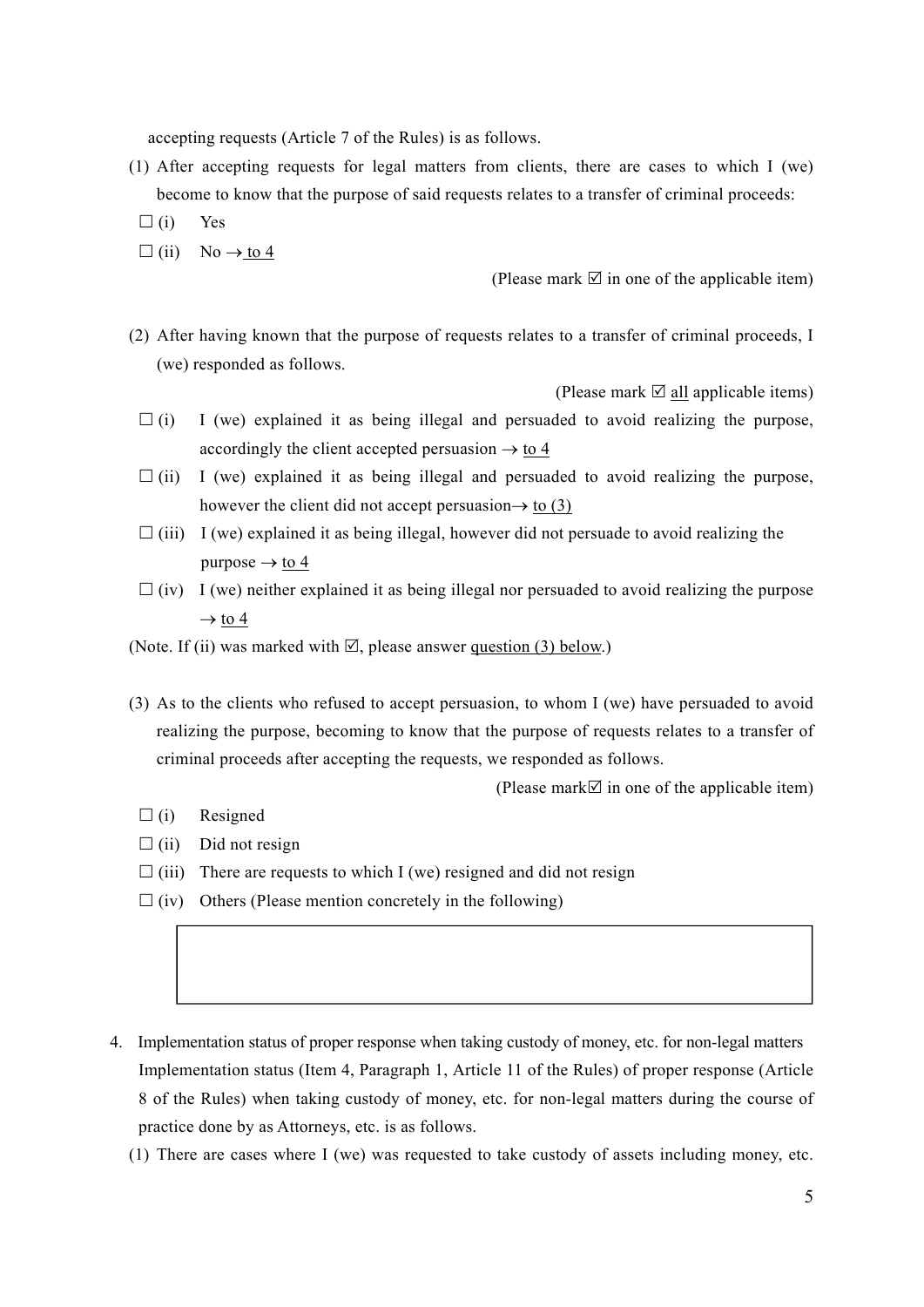with no relation to legal matters:

- $\Box$  (i) Yes
- $\Box$  (ii) No  $\rightarrow$  to 5 (for in-house Attorneys, etc. who marked  $\Box$  in (ii) of 1, move to a column of reporting date at the end of the document)

(Please mark  $\boxtimes$  in one of the applicable item)

- (2) When requested to take custody of assets including money, etc., I (we) have reviewed whether the purpose of such custody relates to a transfer of criminal proceeds or not:
	- $\Box$  (i) Yes
	- $\Box$  (ii) No  $\rightarrow$  to (4)

(Please mark  $\mathbb Z$  in one of the applicable item)

- (3) As a result of the review, there are requests which were determined to have related to a transfer of criminal proceeds:
	- $\Box$  (i) Yes
	- $\Box$ (ii) No

(Please mark  $\mathbb Z$  in one of the applicable item)

- (4) There are cases where I (we) was requested to take custody of assets including money, etc. with no relation to legal matters, and I (we):
	- $(i)$  Accepted the requests  $(\rightarrow$  for in-house Attorneys, etc. who marked  $\overline{\emptyset}$  in (ii) of 1, move to (8))
	- $\Box$  (ii) Did not accept the requests  $\rightarrow$  to 5 (for in-house Attorneys, etc. who marked  $\Box$  in (ii) of 1, move to a column of reporting date at the end of the document)
	- $\Box$  (iii) There are requests which I (we) accepted and did not accept ( $\rightarrow$  for in-house Attorneys, etc. who marked  $\boxtimes$  in (ii) of 1, move to (8))

(Please mark  $\boxtimes$  in one of the applicable item)

- (5) When taking custody of money, etc. with no relation to legal matters, I (we) have conducted identity verification of a person intending to deposit the said asset:
	- $\Box$  (i) Yes
	- $\Box$  (ii) No  $\rightarrow$  to (7)
	- $\Box$  (iii) There are requests to which I (we) conducted and did not conduct identity verification (Please mark  $\boxtimes$  in one of the applicable item)
- (6) As to documents delivered when having taken custody of money, etc. with no relation to legal matters and conducted identity verification: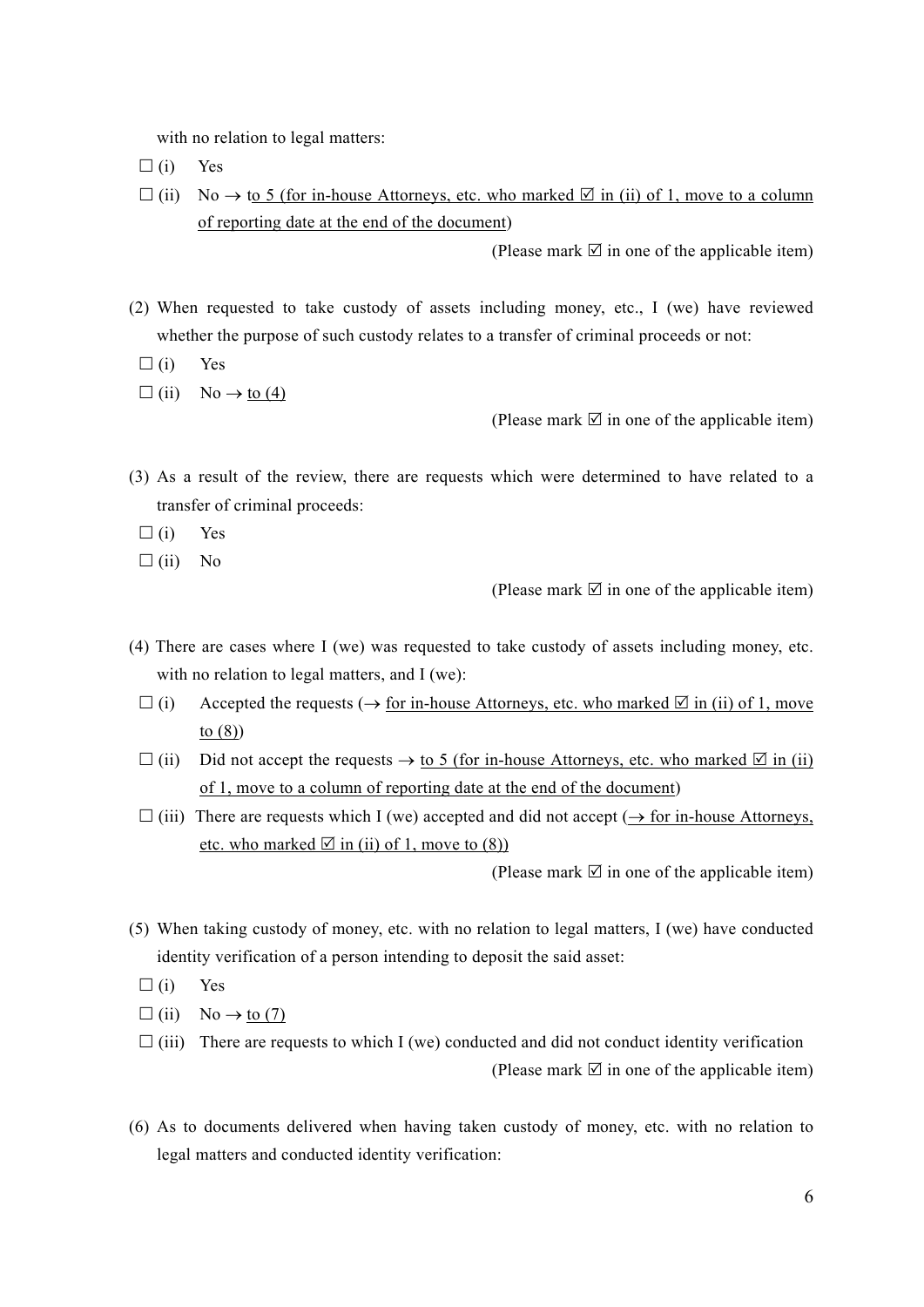- $\Box$  (i) I (we) preserved them
- $\Box$  (ii) I (we) did not preserve them
- $\Box$  (iii) There are requests for which we preserved and did not preserve documents

(Please mark  $\boxtimes$  in one of the applicable item)

- (7) As to documents in which outline of the relevant asset custody is described when having taken custody of money, etc. with no relation to legal matters:
	- $\Box$  (i) I (we) preserved them
	- $\Box$  (ii) I (we) did not preserve them
	- $\Box$  (iii) There are requests for which we preserved and did not preserve documents

(Please mark  $\overline{\emptyset}$  in one of the applicable item)

- (8) There are cases to which I (we) become to know that the purpose of deposit relates to a transfer of criminal proceeds after having taken custody of money, etc.
	- $\Box$  (i) Yes
	- $\Box$  (ii) No  $\rightarrow$  to 5 (for in-house Attorneys, etc. who marked  $\Box$  in (ii) of 1, move to a column of reporting date at the end of the document)

(Please mark  $\boxtimes$  in one of the applicable item)

(9) After having known that the purpose of deposit is involved in a transfer of criminal proceeds, I (we) responded as follows:

(Please mark  $\boxtimes$  in all applicable items)

- $\Box$  (i) I (we) explained it as being illegal and persuaded to avoid realizing the purpose, accordingly the person who deposited assets including money, etc. accepted persuasion
- $\Box$  (ii) I (we) explained it as being illegal and persuaded to avoid realizing the purpose, however the person who deposited assets including money, etc. did not accept persuasion
- $\Box$  (iii) I (we) explained it as being illegal, however did not persuade to avoid realizing the purpose
- $\Box$  (iv) I (we) neither explained it as being illegal nor persuaded to avoid realizing the purpose
- $\Box$  (v) Other responses (Please mention concretely in the following)

 $(\rightarrow$  for in-house Attorneys, etc. who marked  $\boxtimes$  in (ii) of 1, do not answer 5 and 6, and move to a column of reporting date at the end of the document)

5. Implementation status of measures to accurately take Measures for Identity Verification, etc.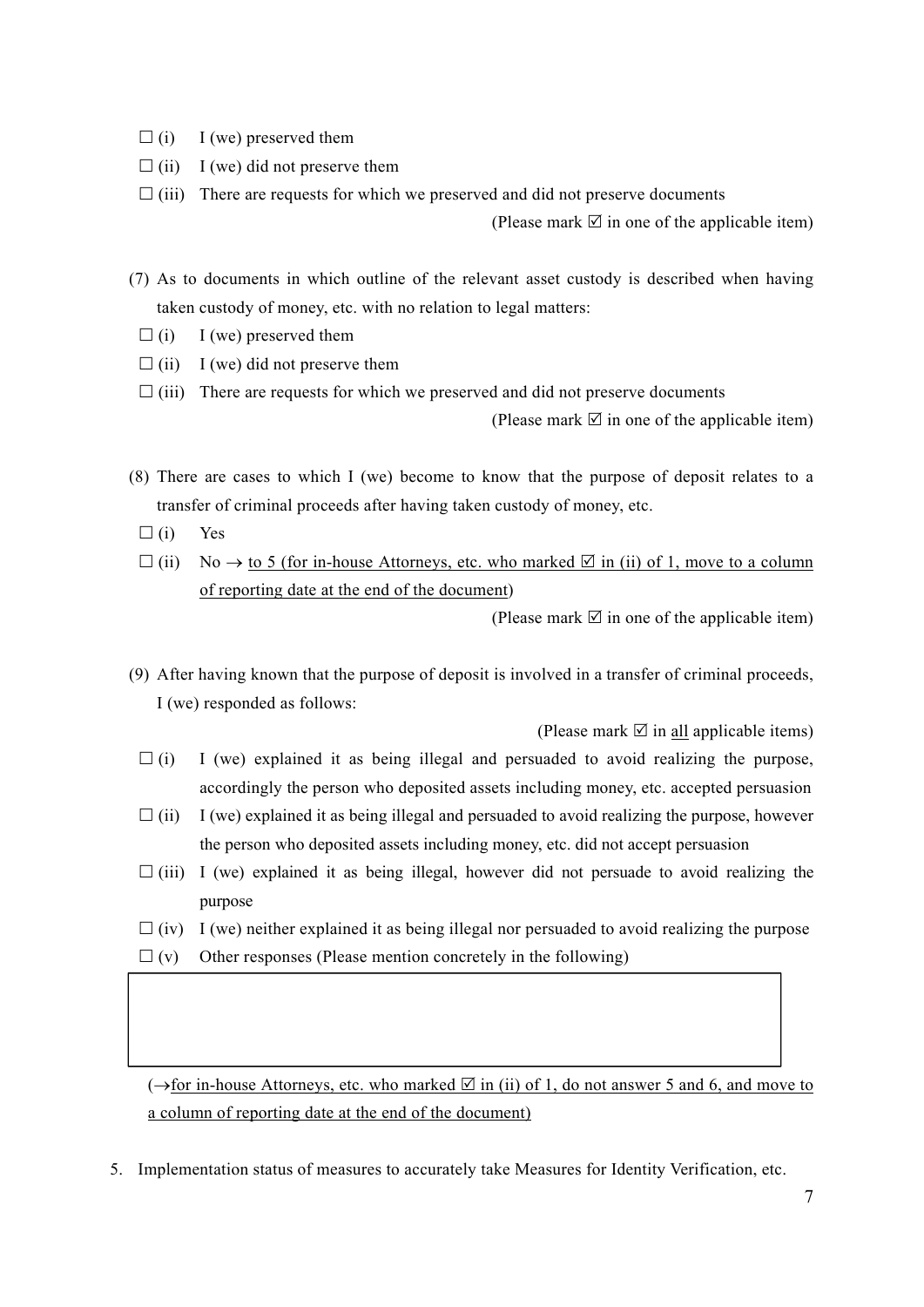Implementation status (Item 5, Paragraph 1, Article 11 of the Rules) of measures to accurately take Measures for Identity Verification, etc. (Article 9 of the Rules and Article 10 of the Regulations) is as follows.

I (we) take the following measures as measures to accurately conduct identity verification.

(Please mark  $\overline{\emptyset}$  in all applicable items)

- $(i)$  Measures to update the latest information pertaining to the matters to which identity is verified
- $\Box$  (ii) Implementation of education and training to clerical staff
- $\Box$  (iii) Preparation of rules concerning implementation of the Measures for Identity Verification, etc.
- $\Box$  (iv) Election of a person supervising audit and other businesses necessary for adequate implementation of the Measures for Identity Verification, etc.
- $\Box$  (v) Researching and analyzing the preparation for or execution of Asset Management Acts, etc. and Transactions, etc. being carried out by myself, and reviewing the results of such research and analysis, and making modification as necessary
- $\Box$  (vi) Conducting the collection, arrangement, and analysis of information necessary when taking Measures for Identity Verification, etc., considering the content of a criminal proceeds transfer risk degree dossier
- $\Box$  (vii) Closely examining verification records and transaction records on a continuous basis, considering the results of research and analysis of the preparation for or execution of Asset Management Acts, etc. and Transactions, etc. being carried out by myself
- $\Box$  (viii) When conducted the collection, arrangement, and analysis of information necessary when taking Measures for Identity Verification, etc. with respect to preparation for or execution of Asset Management Acts, etc. and Transactions, etc. which require strict client management, considering the content of a criminal proceeds transfer risk degree dossier, preparing documents stating the results thereof and preserving them together with verification records and transaction records
- $\Box$  (ix) Conducting an audit necessary for accurately implementing Measures for Identity Verification, etc.
- $\Box$  (x) I (we) have not taken any of measures listed in (i) through (ix)

 $\rightarrow$  to a column of reporting date at the end of the document

6. Non-implementation of measures or response listed in Items 2 through 5, Paragraph 1, Article 11 of the Rules.

(Please mark  $\boxtimes$ )

 $\Box$  I (we) have not conducted measures or response listed in Items 2 through 5, Paragraph 1, Article 11 of the Rules due to the absence from practice of Attorneys, etc. through the entire period.